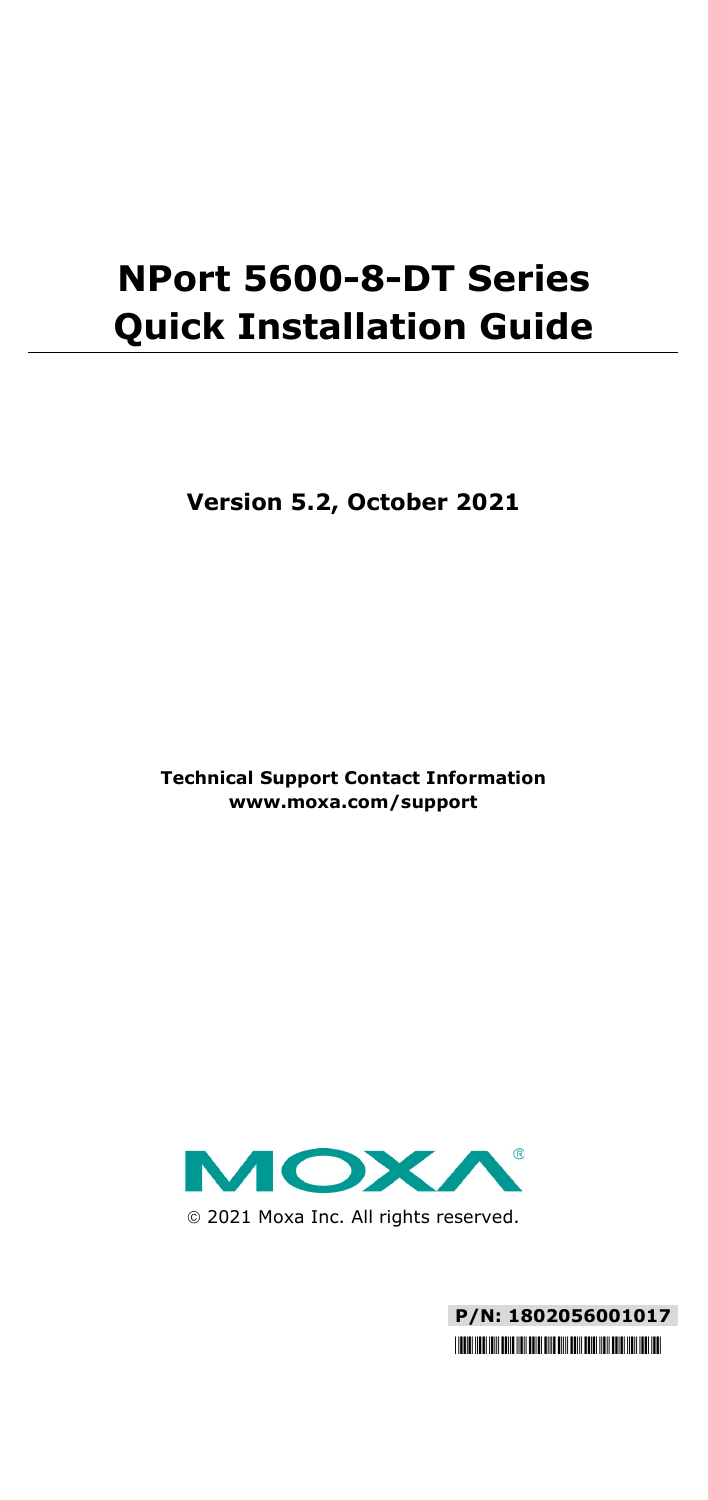# **Overview**

The NPort 5600-8-DT Series includes the following models:

- NPort 5610-8-DT: 8 ports, RS-232, DB9
- NPort 5610-8-DT-T: 8 ports, RS-232, DB9, -40 to 75°C operating temperature
- NPort 5610-8-DT-J: 8 ports, RS-232, RJ45
- NPort 5650-8-DT: 8 ports, RS-232/422/485, DB9
- NPort 5650-8-DT-T: 8 ports, RS-232/422/485, DB9, -40 to 75°C operating temperature
- NPort 5650-8-DT-J: 8 ports, RS-232/422/485, RJ45
- NPort 5650I-8-DT: 8 ports, RS-232/422/485, DB9, optical isolation
- NPort 5650I-8-DT-T: 8 ports, RS-232/422/485, DB9, optical isolation, -40 to 75°C operating temperature

## **Package Checklist**

The NPort 5600-8-DT package should contain the following items:

- 1 x NPort 5600-8-DT 8-port serial device server
- 1 x 100 to 240 VAC power adapter (excluding -T models)
- 1 x power cord
- 1 x Ethernet cable: CBL-RJ458P-100
- 1 x wall-mount kit
- Quick installation guide
- Warranty card

**NOTE** The operating temperature of the power adapter in the box is from 0 to 40°C. If your application is out of this range, please use a power adapter supplied by UL Listed External Power Supply (The power output meets SELV and LPS and rated 12 - 48 VDC, minimum current 1.1 A).

### *Optional Accessories:*

- DK-35A: DIN rail mounting kit (35 mm)
- CBL-RJ45M9-150: 8-pin RJ45 to male DB9 cable, 150 cm
- CBL-RJ45F9-150: 8-pin RJ45 to female DB9 cable, 150 cm
- CBL-RJ45M25-150: 8-pin RJ45 to male DB25 cable, 150 cm
- CBL-RJ45F25-150: 8-pin RJ45 to female DB25 cable, 150 cm
- NP21101: DB25-M to DB9-F RS-232 cable, 30 cm

*Please notify your sales representative if any of the above items are missing or damaged.*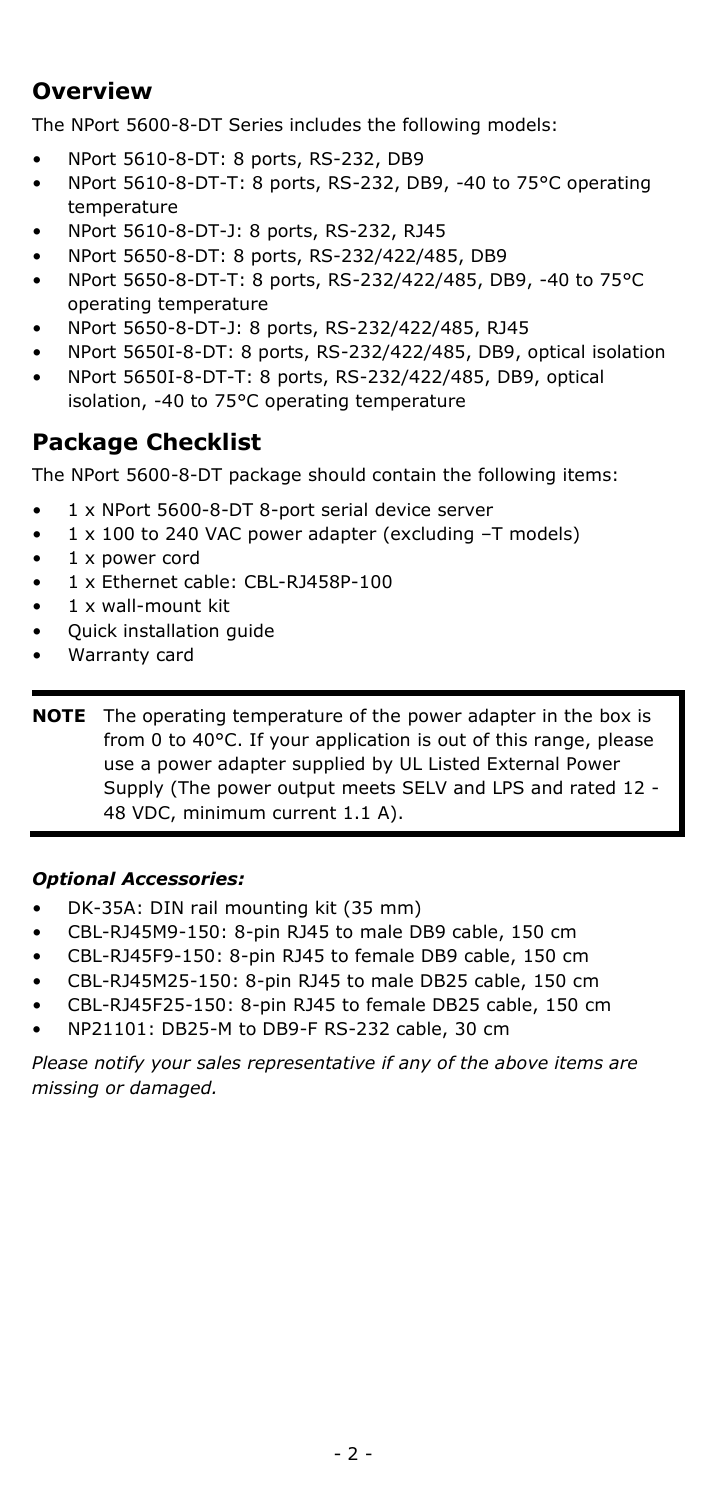# **Hardware Introduction Top and Rear View**

|                                                                                             |                                                                                                                                                                          |                 | RS-232 console port                               |                 |
|---------------------------------------------------------------------------------------------|--------------------------------------------------------------------------------------------------------------------------------------------------------------------------|-----------------|---------------------------------------------------|-----------------|
|                                                                                             |                                                                                                                                                                          | Reset button -  |                                                   |                 |
|                                                                                             |                                                                                                                                                                          | $\circ$         | <b>D</b> Reset                                    | <b>Gosso</b>    |
|                                                                                             |                                                                                                                                                                          | $\circ$         |                                                   |                 |
| <b>MOXA</b>                                                                                 | · Power<br>· Ready<br><b>•</b> Fault<br><b>• ETH1 • ETH2</b><br><b>InUse</b><br>Tx/Rx<br>$\rho$ P1<br>٠<br>۰<br>P <sub>2</sub><br>۰<br>۰<br>P3<br>• P4<br>۰<br>• P5<br>۰ | <b>MENU</b>     |                                                   | SEL             |
|                                                                                             | • P6<br>о<br>P7<br>о<br>• P8<br>٠<br>n                                                                                                                                   |                 | 5610-8-DT<br><b>NPort</b><br>Serial Device Server |                 |
| <b>Power Switch</b><br>Power1 Power2<br>ETH <sub>2</sub><br>12 - 48 VDC<br>ETH <sub>1</sub> | <b>Serial Port</b><br>P <sub>2</sub><br>P <sub>1</sub>                                                                                                                   | <b>P4</b><br>P3 | P <sub>6</sub><br><b>P5</b>                       | P8<br><b>P7</b> |

#### **Front View (NPort 5610-8-DT, NPort 5610-8-DT-T, NPort 5650- 8-DT, NPort 5650-8-DT-T, NPort 5650I-8-DT, NPort 5650I-8-DT-T)**



## **Front View (NPort 5610-8-DT-J, 5650-8-DT-J)**



#### **Reset Button**

The reset button is used to load the factory defaults. Use a pointed object to hold the reset button down for five seconds. You may release the reset button when the Ready LED stops blinking.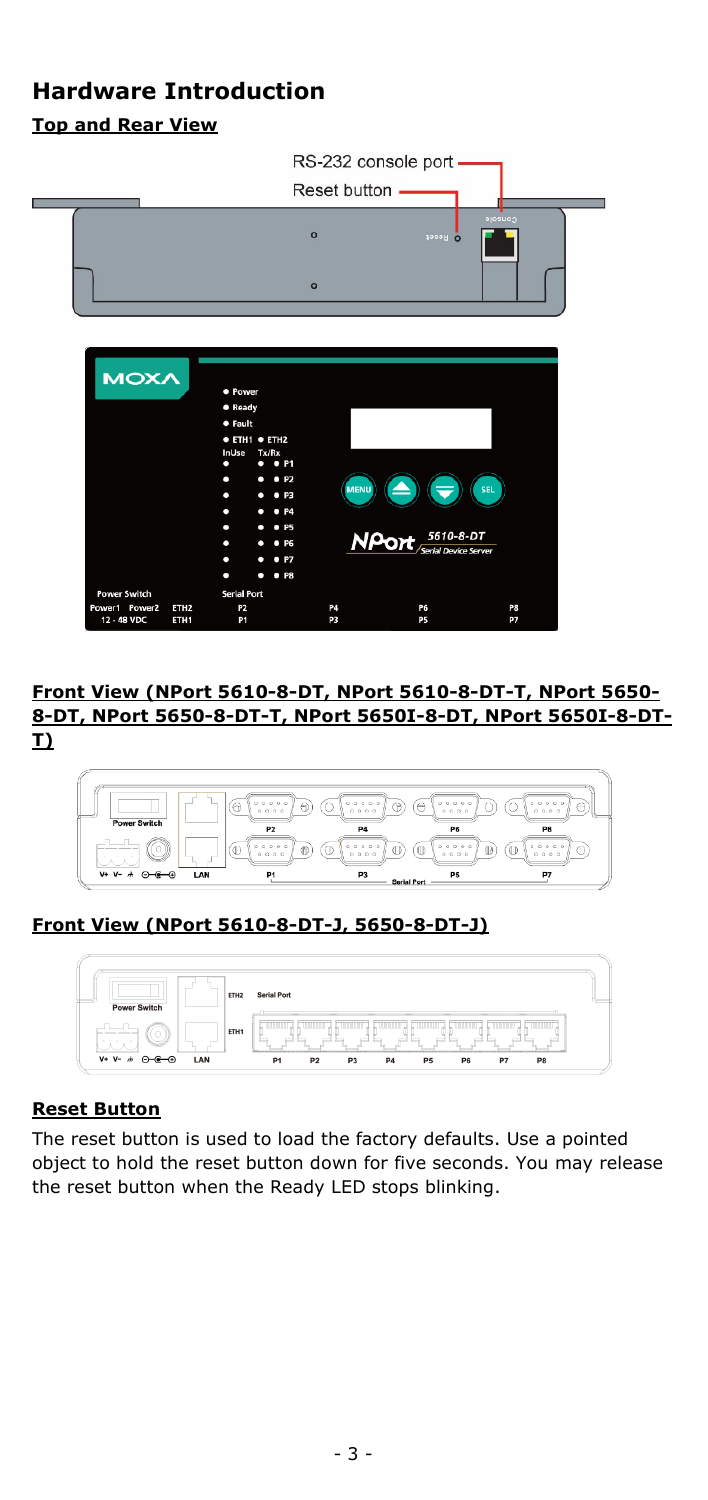## **LED Indicators**

The LED indicators on the top panel are used to display status as follows:

| <b>Name</b>      | Color       | <b>Function</b>                             |  |  |  |
|------------------|-------------|---------------------------------------------|--|--|--|
|                  | Red         | Power is on.                                |  |  |  |
| <b>PWR</b>       | Off         | Power is off.                               |  |  |  |
|                  |             | Steady: NPort is operational                |  |  |  |
| Ready            | Green       | Blinking: NPort is responding to NPort      |  |  |  |
|                  |             | Administrator "Locate" function             |  |  |  |
|                  | Off         | Power is off or fault condition exists.     |  |  |  |
|                  | Red         | IP conflict or DHCP or BOOTP server did not |  |  |  |
| Fault            |             | respond properly.                           |  |  |  |
|                  | Off         | No fault condition detected.                |  |  |  |
|                  |             | Steady: Network is connected, no data is    |  |  |  |
|                  | Green       | being transmitted.                          |  |  |  |
| ETH <sub>1</sub> |             | Blinking: Network is connected, data is     |  |  |  |
|                  |             | being transmitted.                          |  |  |  |
|                  | Off         | Ethernet cable is disconnected or has a     |  |  |  |
|                  |             | short.                                      |  |  |  |
|                  |             | Network is connected, no data is<br>Steady: |  |  |  |
|                  | Green       | being transmitted.                          |  |  |  |
| ETH <sub>2</sub> |             | Blinking: Network is connected, data is     |  |  |  |
|                  |             | being transmitted.                          |  |  |  |
|                  | Off         | Ethernet cable is disconnected or has a     |  |  |  |
|                  |             | short.                                      |  |  |  |
|                  | Green       | Serial port has been opened by server side  |  |  |  |
| InUse            |             | software.                                   |  |  |  |
| (P1 to P8)       | Off         | Serial port is not currently opened by      |  |  |  |
|                  |             | server side software.                       |  |  |  |
|                  | Green (Tx)  | Serial device is transmitting data.         |  |  |  |
| Tx/Rx            | Orange (Rx) | Serial device is receiving data.            |  |  |  |
| (P1 to P8)       |             | No data is flowing to or from the serial    |  |  |  |
|                  | Off         | port.                                       |  |  |  |

## **Hardware Installation**

**STEP 1:** After removing the NPort 5600-8-DT from the box, place it on a desktop or other horizontal surface. Connect the 12-48 VDC power adaptor to the NPort 5600-8-DT's power input when using an AC power source, or connect the NPort 5600-8-DT's terminal block directly to a DC power source.

**STEP 2:** Use an Ethernet cable to connect the NPort 5600-8-DT to a network hub or switch. You can also connect directly to your computer's Ethernet port, which is convenient for initial configuration or testing.

**STEP 3:** Connect the NPort 5600-8-DT's serial port to a serial device.

## **Wall or Cabinet Mounting**

The NPort 5600-8-DT comes with two metal attachment plates to allow installation on a wall or the inside of a cabinet. First, attach the brackets to the back of the NPort with screws. Next, mount the unit on a wall or cabinet with screws.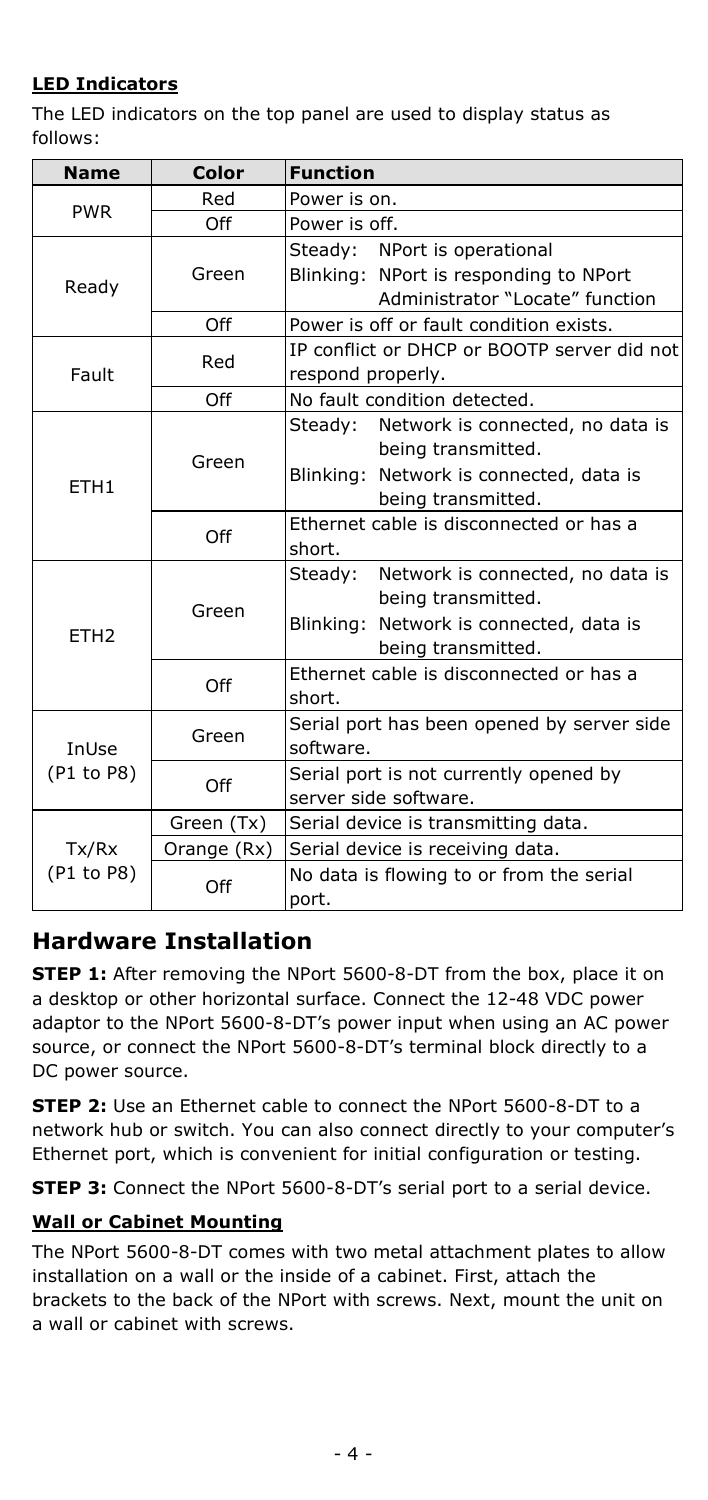Screws should be less than 6.0 mm in head diameter, and less than 3.5 mm in shaft diameter.



### **DIN Rail Mounting**

DIN-rail attachments can be purchased separately to attach the product to a DIN-rail. The DIN-rail attachments should be oriented with the metal springs on top.

#### **Standard Attachment DK-35A Attachment**







## **Pull High/Low Resistors for RS-485**

Use the set of DIP switches on the bottom panel to set the pull high/low resistor values for each serial port. To access the switches, remove the screws holding the DIP switch cover in place and flip open the cover. There are three DIP switches for each port's pull high/low resistors:

|                       | <b>SW</b> |           |          |            |
|-----------------------|-----------|-----------|----------|------------|
|                       |           | Pull High | Pull Low | Terminator |
|                       | ΟN        | 1KΩ       | 1 KΩ     | 120Ω       |
| Default $\rightarrow$ | OFF       | 150KΩ     | 150KΩ    |            |
|                       |           |           |          |            |

**NOTE** If you are migrating the configuration from the NPort 5600-DTL Series, the firmware v2.9 and onward are required.

## **Software Installation Information**

For the NPort's configuration, the default IP address of the NPort is: LAN: Static IP = 192.168.127.254; netmask = 255.255.255.0

You may log in with the username **admin** and password **moxa** to change any settings to meet your network topology (e.g., IP address) or serial device (e.g., serial parameters). If you would like to apply Real COM mode to your application, you will need to install the NPort's driver on your desktop. You may also refer to Moxa's support website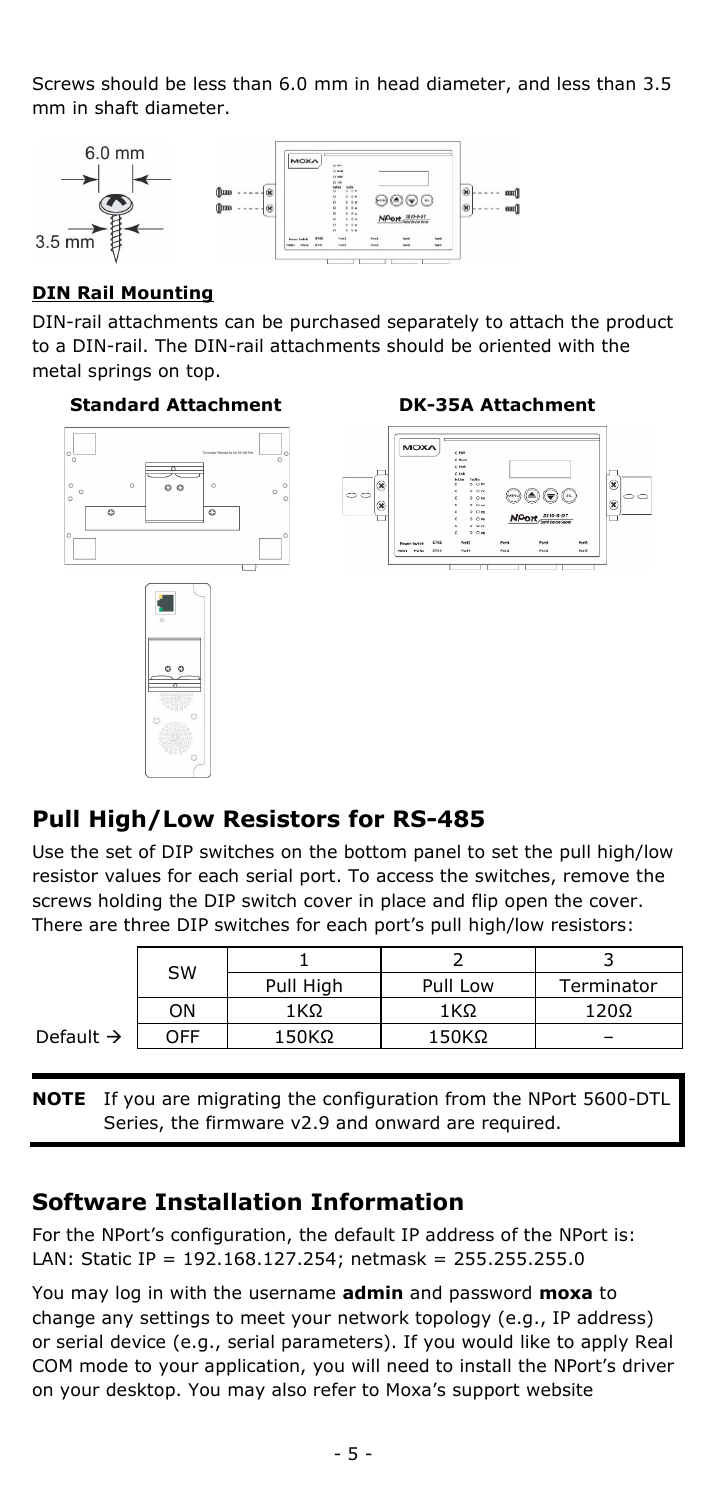<https://www.moxa.com/support/> for user's manual, driver, Device Search Utility, and so on.

- **NOTE** For security-related configuration, please refer to the manual's Cybersecurity Considerations chapter.
- **NOTE** For the NPort with DB Male serial ports, you may refer to the DB9 Male Ports pin assignment section to loop back pin 2 and pin 3 for the RS-232 interface to carry out a self test on the device.

## **Pin Assignments and Cable Wiring**

|   | Pin | <b>RS-232</b> | <b>RS-422</b><br>4-wire RS-485 | 2-wire RS-<br>485 |
|---|-----|---------------|--------------------------------|-------------------|
|   |     | <b>DSR</b>    |                                |                   |
|   | 2   | <b>RTS</b>    | $TxD+$                         |                   |
| 8 | 3   | <b>GND</b>    | <b>GND</b>                     | <b>GND</b>        |
|   | 4   | <b>TxD</b>    | TxD-                           |                   |
|   | 5   | <b>RxD</b>    | $RxD+$                         | Data+             |
|   | 6   | <b>DCD</b>    | RxD-                           | Data-             |
|   |     | <b>CTS</b>    |                                |                   |
|   | 8   | <b>DTR</b>    |                                |                   |

**RJ45 Ports** (NPort 5610-8-DT-J, 5650-8-DT-J)

**NOTE** The NPort 5610-8-DT-J supports RS-232 only.

#### **DB9 Male Ports** (NPort 5610-8-DT, 5650-8-DT, 5650I-8-DT)

|   | Pin | <b>RS-232</b> | <b>RS-422</b> | 2-wire RS- |  |
|---|-----|---------------|---------------|------------|--|
|   |     |               | 4-wire RS-485 | 485        |  |
|   |     | <b>DCD</b>    | $TxD-(A)$     |            |  |
|   | 2   | <b>RxD</b>    | $TxD+(B)$     |            |  |
| O | 3   | <b>TxD</b>    | $RxD+(B)$     | $Data+(B)$ |  |
|   | 4   | <b>DTR</b>    | $RxD-(A)$     | Data-(A)   |  |
|   | 5   | <b>GND</b>    | <b>GND</b>    | <b>GND</b> |  |
|   | 6   | <b>DSR</b>    |               |            |  |
|   | 7   | <b>RTS</b>    |               |            |  |
|   | 8   | <b>CTS</b>    |               |            |  |
|   | q   |               |               |            |  |

**NOTE** The NPort 5610-8-DT supports RS-232 only.

#### **RS-232 Cables**

 $\Pi\Pi$